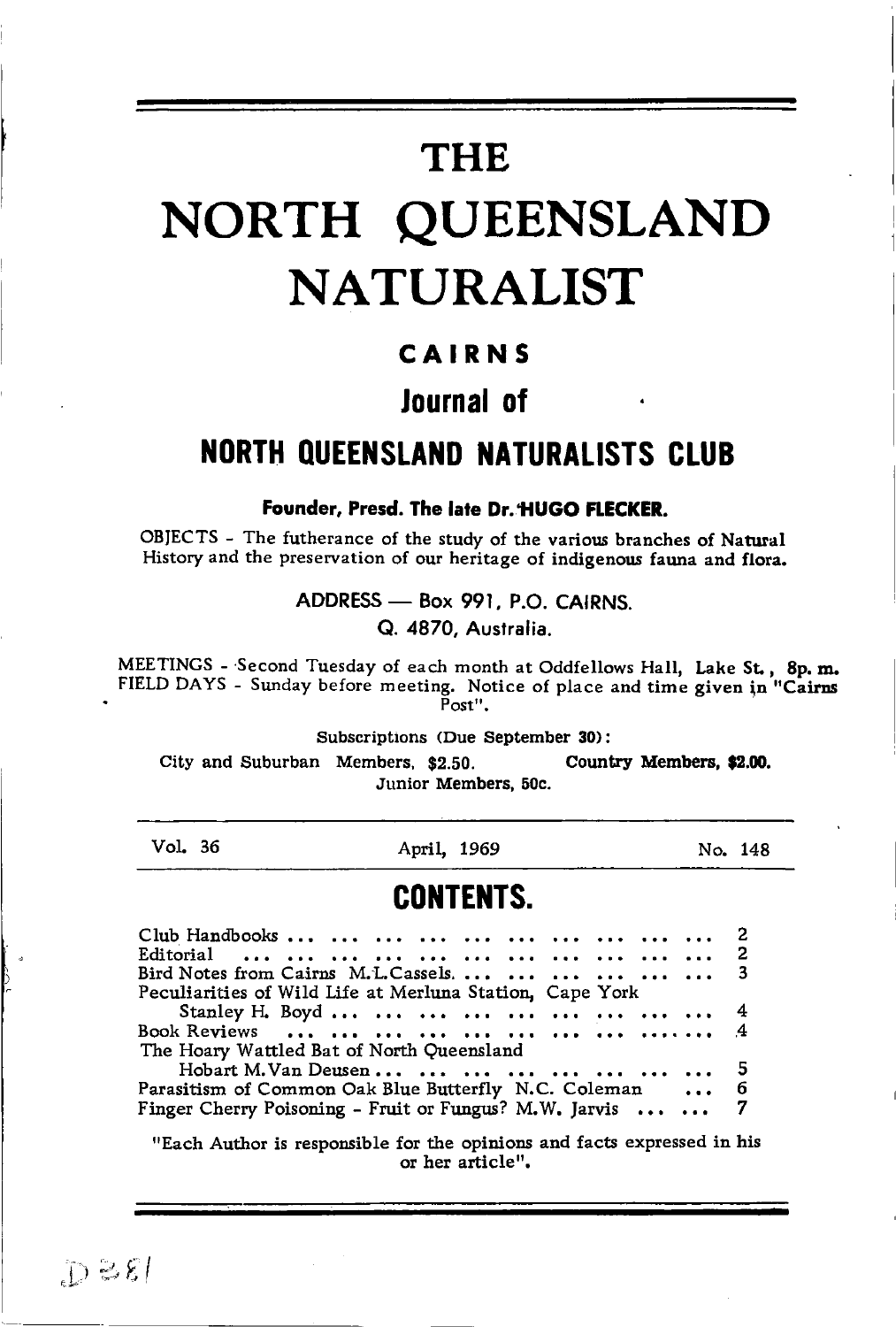Club Officers - September 30, 1968 to September 30, 1969.

President: A. J. CASSELS, Esq.

Hon. Secretary: Mrs. M. L. CASSELS. Hon. Treasurer: Mr. G. AYRES. Editor: Miss J. MORRIS.

### **CLUB HANDBOOKS.**

| Check List of North Queensland Orchids         | $\cdots$ | $\cdots$           | $\cdots$                 | .        | $\sim$   | 75c        |
|------------------------------------------------|----------|--------------------|--------------------------|----------|----------|------------|
| Check List of North Queensland Ferns           | 1.11     | .                  | ٠<br>                    | $\cdots$ |          | 10c        |
| Edible Plants in North Queensland<br>$\cdots$  | $\cdots$ | $\cdots$           | $\cdots$                 |          | $\cdots$ | 20c        |
| List of Birds Occuring in North Queensland     |          |                    | 1.1.1.1                  | 1.1.1    |          | <b>20c</b> |
| Marketable Fish of the Cairns Sea<br>          | $\cdots$ |                    | $\cdots$                 | $\cdots$ |          | 10c        |
| Check List of Australian Dryopidae<br>$\cdots$ | $\cdots$ | <b>Address Co.</b> | <b>Contract Contract</b> | $\sim$   |          | 5с         |
| (Plus Postage)                                 |          |                    |                          |          |          |            |

### EDITORIAL

To one recently returned from the somewhat drab grey-greens of Sydney bush, North Queensland in the "wet" seems brilliantly green, all a-glowing<br>and a-growing. The National Parks, bush-filled sandstone gorges and beautiful waterways round about Sydney are indeed a saving grace of this (to mere country cousin) overwhelming city. However, broadcast warnings against swimming at those beaches and waterways because of sewerage and industrial pollution, may serve as a warning to us also - a warning not to allow our coastal rivers and Reef waters to become so polluted. One thinks of the sewerage farms near Melbourne where waste material is put to good use.

Our club president and secretary have been spear-heading efforts to preserve the Cairns foreshore as a Bird Sanctuary, and we have joined the fray to try to prevent any drilling for oil on the Great Barrier Reef.

With regular meeting and field days resumed a busy year is under way. Do come along when you can, and send some contributions for the Journal.

 $-000-$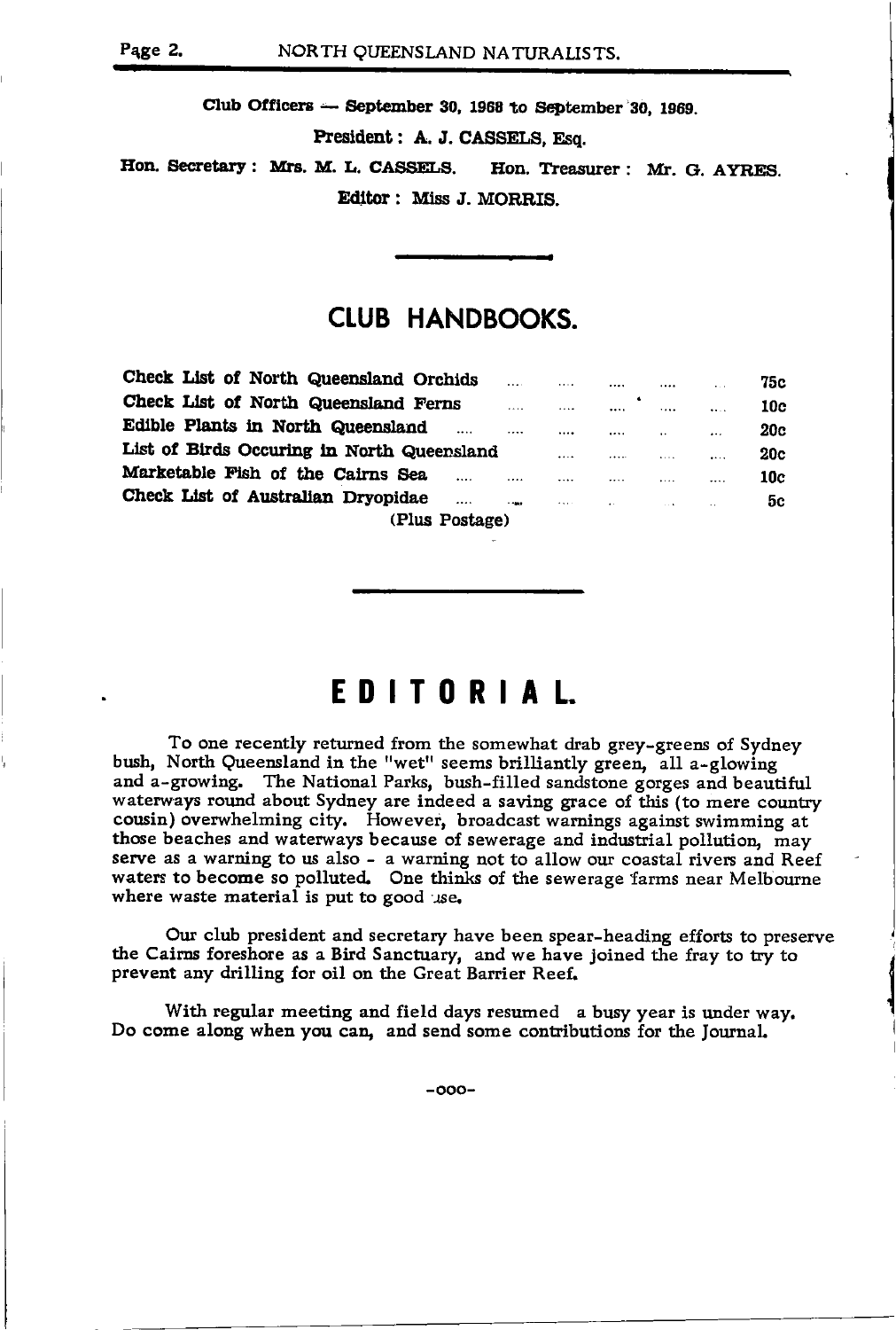### **BIRD NOTES FROM CAIRNS**

-------A6outGl-ght years ago, a Mr. Hocking drew my attention to an unusual Masked Plover (Lobibyx miles) on the North Cairns Reverve. It proved to be a partial albino. It had the black cap and black markings under the wings, but the rest of the bird was pure white. This bird kept to a special territory on the Reserve and was there for many months. A visiting German ornithologist took a colour transparency of it there. Then the City Council decided to make that particular part of the Reserve into a swimming pool. Consequently the bird went away and was not seen again

Several years later, when setting out on a Naturalists' Club Field Day, I observed two partial albino plovers on the City Council Chamber grounds. These were seen by several other people that day but were not seen again

Just before Easter 1968, my son stated that he had once more seen an albinoid plover and a day or so later I also saw this bird in McLeod Street. I have been told that an albinoid plover has also been seen around the Hambledon Sugar MilL

It would seem that this albinoid strain is passing down the generations, as it is very unlikely that the bird seen today is the same bird that was seen eight years ago.

### Display of the Victoria Rifle Bird

I have been very fortunate in seeing two distinct displays by the Victoria Rifle Bird (Ptiloris victoriae).

The fist display took place right at the top of a dead tree in Black Mountain Road near Cairns. The female had flown to a projection just below the male bird and was out of my sight. The male formed his wings into a circle so that it was possible to see the sky right through them and then proceeded to sway down and to the side, backwards and forwards many, many times, with the wings always in the circle. This lasted for several minutes and my companions and I had a clear view of him the whole time.

My next display was of quite a different sort. In the same patch of jungle I saw a male bird on another shorter dead tree. At first I thought he was sitting in a mud bowl, but suddenly he placed his feathers together again and I could then see that the "mud bowl" was nothing more than his own feathers fluffed out. A year or so later, whilst along Black Mountain Road again with an American birdwatcher, we wete privileged to see a similar display. However this time I could see the whole of the bird. With his feathers fluffed out, he looked like a ballet dancer with black bodice and tights and a lighter grey ballet skirt. He stayed in this position for several minutes, then dropped the feathers down and resumed feeding.

### Crested Piseon in Cairns

Just before Easter, 1968, I was astonished to see three Crested Pigeons (Ocyphaps lophotes) walking along the road near the North Cairns Reserve. The nearest to Cairns that I have observed this species is between Ravenshoe and Archers Creek, about 100 miles away. I do not know if these birds were escapees from an aviary. They have been seen by a number of other bird watchers in the town

M. L. Cassels, Cairns.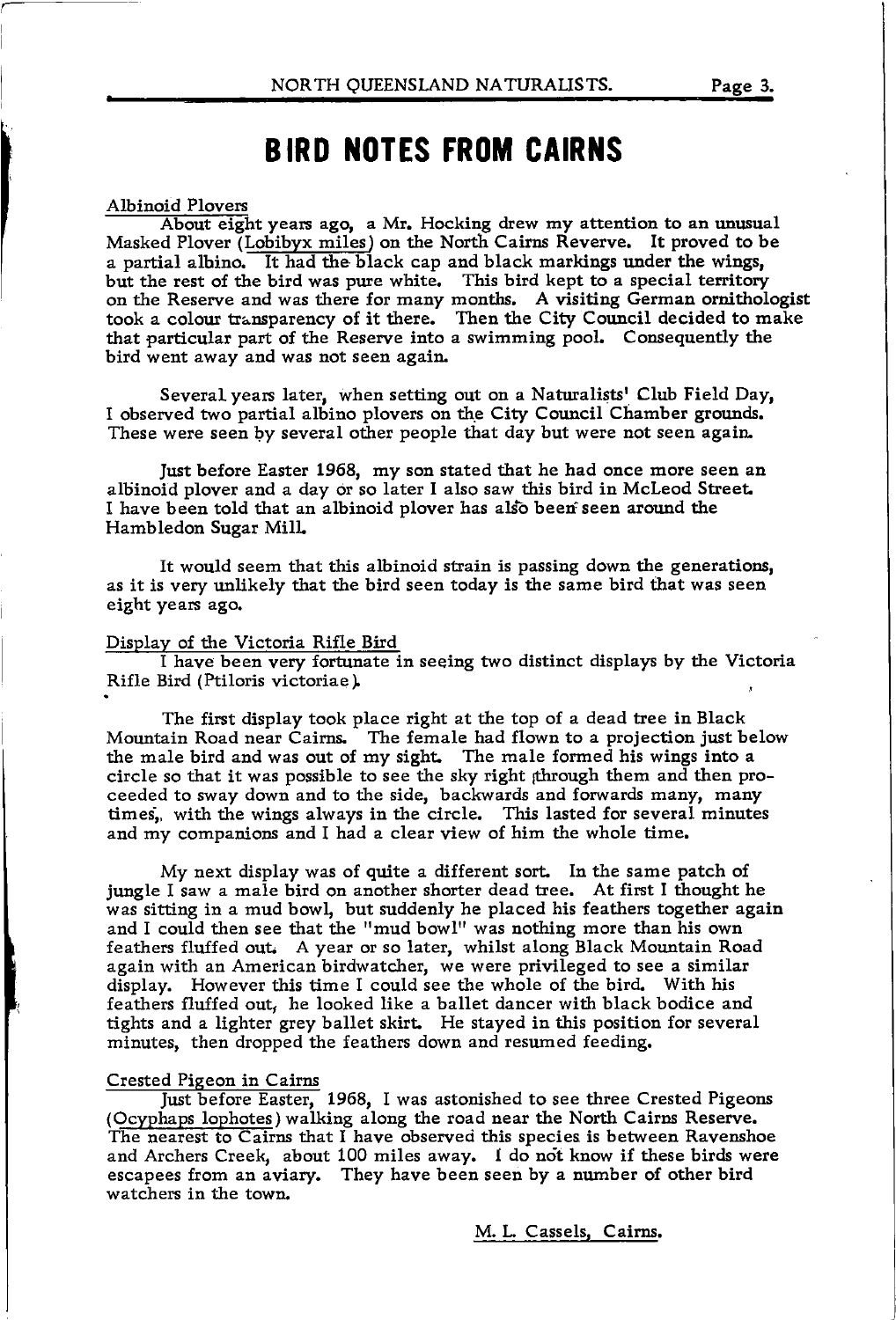## PECULIARITIES OF WILD LIFE AT MERLUNA STATION, CAPE YORK

Merluna Station is a large area and it has quite a number of lagoons scattered around, many of them large expanses of water. And yet there are no water fowl other than a few black and white ibis, which feed in water only two and three inches deep. I lived and worked as a stockman on Merluna for 12 years. There were odd times when one of the Aboriginal stockmen would suddenly say to us all, "Miagoodie?" (Guess what?). Of course we all looked in trees and on the ground until he told us to look upwards. Away up in the blue sky would be  $10$  or  $12$  pelicans (Cuchinuchie, native name) flying in formation, very high up. They never land on any lagoons on the station. Twenty miles east of the station near the Batavia River is a lagoon where, at certain seasons, pelicans are so thick that they get tangled up with one another's wings. Thirty miles south of Merluna on a large sheet of wdter we have often seen 20 or 30 sailing around doing a spot of fishing.

Occasionally, too, one of the Aboriginal stockmen would alert us in the same way and high up in the sky would be two galahs, their calls coming to us quite plainly. And that was the closest thatgalahs ever came to land on Merluna country. Around Coen and Mein and for 5 miles north up to Guider Creek there were galahs, but from the Guider north to Merluna (23 miles) or on any part of the station we did not see any. The grass seed they ate at Mein, to the eye, did not appear to be any different from that on Merluna. Of course the soil was different in places, but the trees were the same.

Stanley H. Boyd.

-ooo-

### BOOK REVIEWS

YOUR AUSTRALIAN GARDEN, No. 4 Grevilleas, 50c. Published by the David G. Stead Memorial Wildlife Research Foundation, Box 4840, Sydney. This 32 page booklet is the fourth of a series which should prove lelpful to anyone interested in the cultivation of Australian plants. About 75 of the approximately 250 species of Grevillea are described, with practical details for the home gardener of their height, spread and habits of growth, and their propagation and cultural requirements. Line drawings illustrated some of the many forms of leaf and inflorescence.

VENoMOUS AUSTRALIAN ANIMALS DANGERoUS To MAN, edited by J. Ros. Garnet, published by Commonwealth Serum Laboratories, Parkvill, Victoria. This small book gives a general and most interesting account of the marine creatures, Arthropods (centipedes, spiders, ticks, etc. ) and reptiles of Australia which can inflict venomous bites or stings, with mention also of the poisonous qualities of certain fish and molluscs when eaten Chapters are included on the distribution and identification of the more deadly snakes, and on the treatment of envenomation. Final paragraph of the Preface states: "Antivenenes are available for treatment of poisoning by any of the dangerously venomous snakes, by the ubiquitous red-back spider and by the stonefish of tropical waters and we feel sure that eventually a method of producing an antivenene for funnel-web spiders, the sea wasp, and even the ringed octopus will be devised. " The book is clearly illustrated with line drawings and excellent black and white photographs.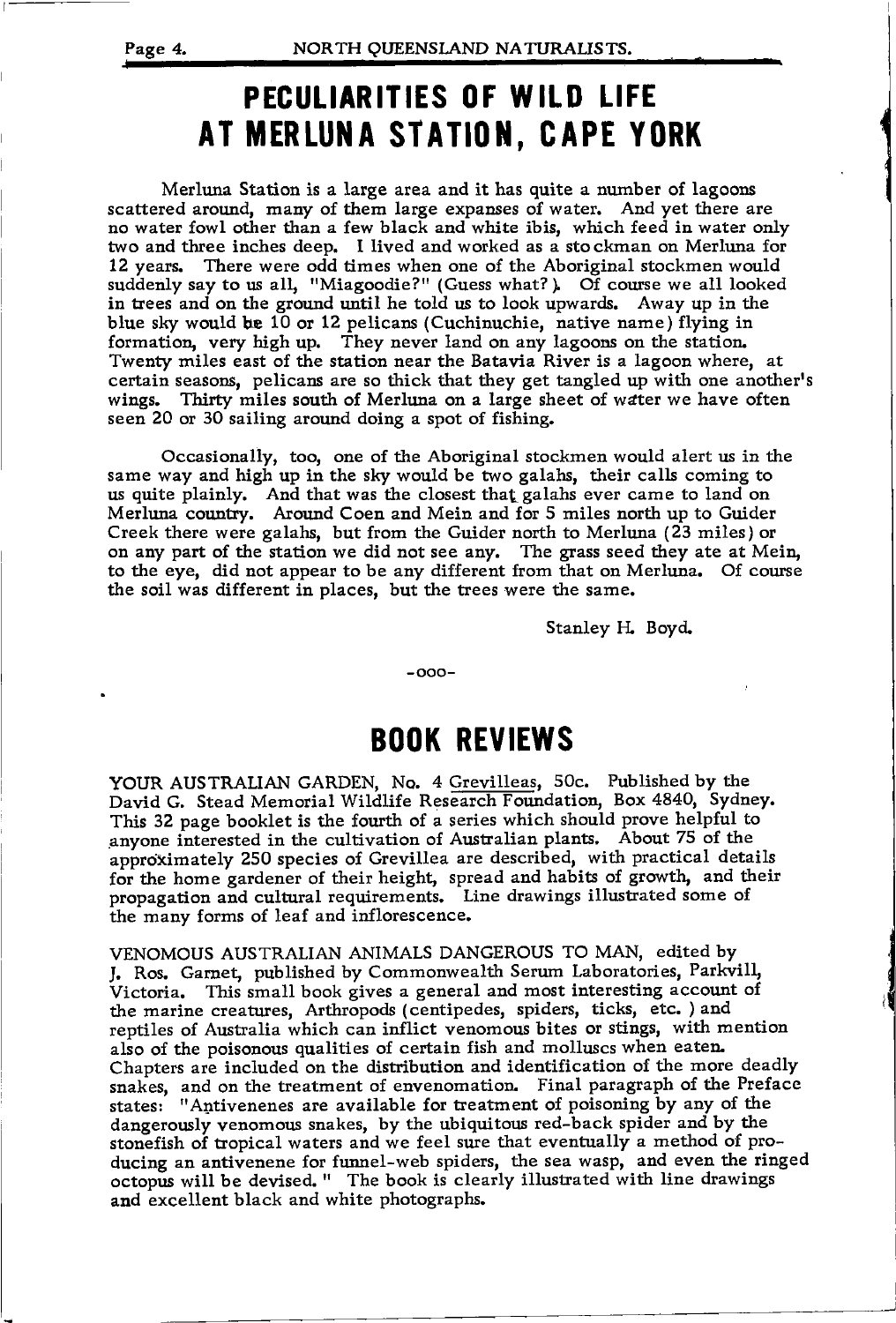I

### THE HOARY WATTLED BAT OF NORTH QUEENSLAND

In 1852 John Gould, in his great work "The Mammals of Australia". described a small bat, Scotophilus nigrogriseus, collected in the vicinity of of Moreton Bay. The accepted generic name is now Chalinolobus for this little insectivorous bat that may be recognized by the wattle-like fleshy lobes at the corners of the mouth. The pelage is greyish-black; dull white tipping of the hairs accounts for the somewhat grizzled appearance. The forearm is barely an inch and a half in length (in some New Guinea "flying foxes" the forearm measures more than eight inches).

The first record of Chalinolobus nigrogriseus from North Queensland came in 1948 when Dr. George Tate and I visited the farm of Mr. Seagren, located about ten miles west of Cooktown. We collected three specimens that were hawking insects near his home at dusk. In 1949 Jack Roberts, our host and friend at Shipton's Flat (about 30 miles south of Cooktown) during the 1948 Archbold Expedition, collected four additional specimens. .

Ten years later R. F. Peterson and Lionel Evennett, collecting near the Gregory River (24 miles south of Burketown), shot another of these wattled bats. In June 1959 they took a specimen not far from the Queensland border in the Northern Territory at Red Bank Mine (18 miles west of Wollogorang). Then in 1961 William Hosmer, formerly of Atherton, sent me a nigrogriseus collected by his friend, George Powlowski, at Karumba on the Gulf of Carpentaria.

I now know of records of six additional specimens. Two males in the C. S. I: R. O. collection at Canberra were captured by Mr. P. Freney when they flew into his house at Chillagoe in 1964. The Australian Museum in Sydney has four individuals from Sedan Dip, about sixty miles northwestof Julia Creek

Dr. Tate, in his 1952 report on the mammals of the Cape York Peninsula, identified the 1948 and 1949 specimens as Chalinolobus rogersi. This species was described in 1909 by Oldfield Thomas at the British Museum, who received a specimen from near Wyndham in the Kimberley area of Western Australia. After an examination of the accumulated material in the Archbold Collections, I have concluded that the Cape York and Gulf country specimens are not rogersi but nigrogriseus. The Kinberley rogersi is similar to nigrogriseus but it has a smaller skull and its pelage is more heavily "frosted". In my opinion rogersi should be regarded as a subspecies of nigrogriseus, the correct name being Chalinolobus nigrogriseus rogersi.

In addition to the Queensland records we know of specimens from five localities in the Northern Territory, and two localities in eastern New South Wales. All of these specimens, on the basis of descriptions and measurements, are considered as belonging to the nominate subspecies, C. nigrogriseus nigrogriseus. One fact stands out when all of these records are mapped. There is a gap of nearly 900 miles between the Moreton Bay and Chillagoe collecting localities. Naturalists in coastal Queensland should be on the lookout for this little bat, whose habits are practically unknown

The question of the identification of these North Queensland specimens came up when I was attempting to identify a specimen collected on Fergusson Island (off the northeast coast of Papua) in 1891. After a detailed comparlson of this New Guinea individual with the Queensland material, Dr. Karl Koopman of the American Museum of Natural History (New York) and I have concluded that the name nigrogriseus should also apply to the Fergusson Island specimen. We have a paper in preparation giving full details.

The above account is an excellent example of how little we know about the distribution of many of our local mammals. This bat is no doubt common in many parts of its range, but it was only after piecing together material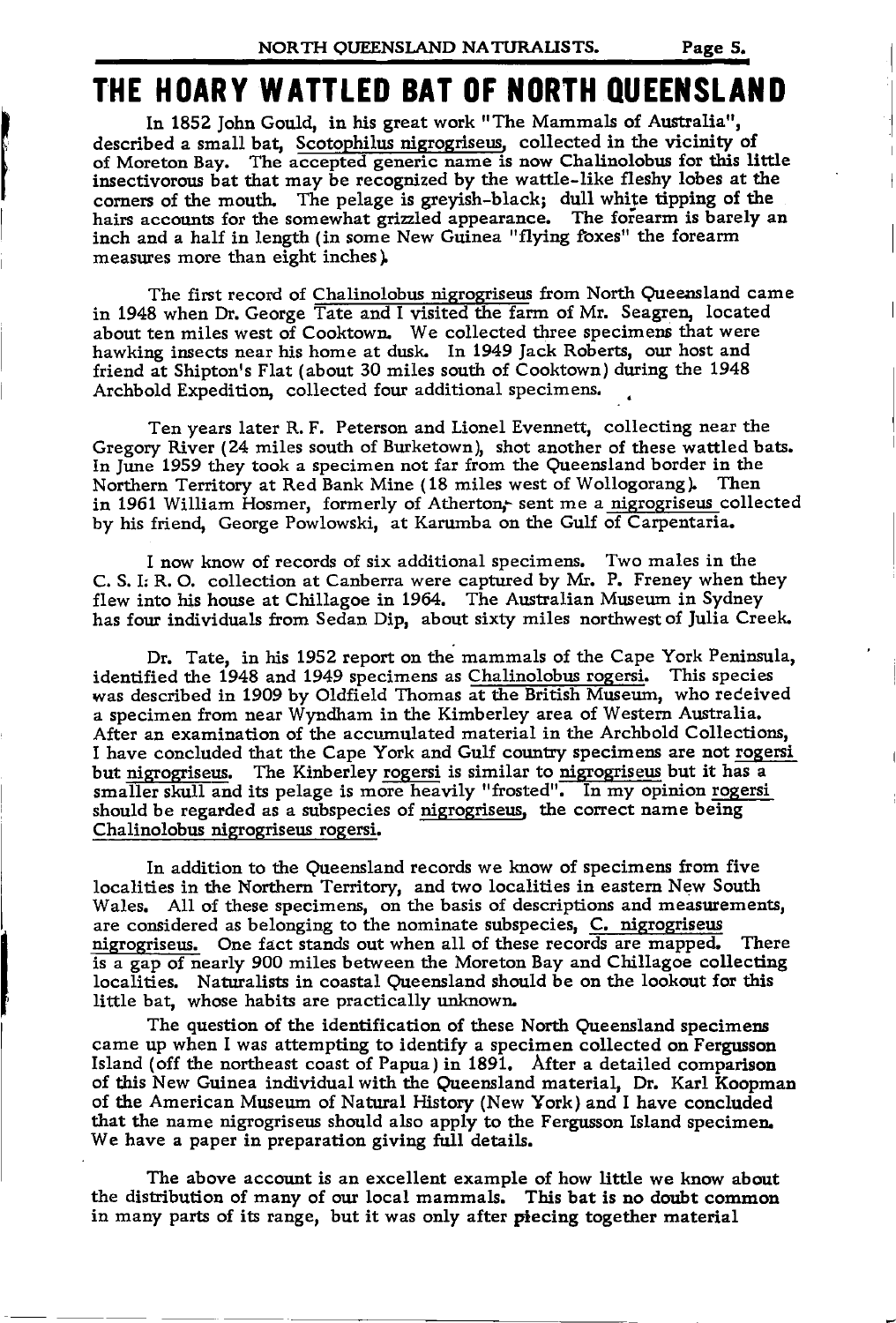### Page 6.

gathered over the years that a logical picture of its range began to develop.<br>Resident naturalists can also contribute valuable information about the life histories of bats by systematic observation and judicious collecting. I will be happy to identify any small bat found or collected by readers of this Note. Simply put the specimen in "metho", after slitting open the abdominal cavity with a scissors or razor blade. A plastic food bag makes a convenient container for specimens. A dilute solution of formalin (one part to twelve of water) is even better than "metho". Dr. L. J. Brass (P. O. Box 1155) in Cairns will be glad to forward any specimens to me.

North Queensland is in an envious position as regards natural history. Not only is there a large number of available habitats, but there is also a wonderfully diverse mammal fauna. By a happy accident of geography Queenslands Cape York Peninsula has served several times in the past as a bridge for the interchange of mammal species between New Guinea and Australia.

Hobart M. Van Deusen

Archbold Expeditions American Museum of Natural History New York City 14 November 1968

### PARASITISM OF COMMON OAK BLUE BUTTERFLY

The common oak-blue butterfly (Amblypodia amytisamphis) is plentiful along creeks and rivers in the Cairns district and its life history has been described in detail. As I have found their larvae feeding on three families of plants, always with attendant green tree-ants, it seemed opportune to me to observe them more closely with a view to finding their parasites, if any. As the eggs are never laid in the absence of ants from the food trees, and as the ants guard the butterfly from the time of egg-laying to the emergence of the adult, it might seem impossible for any parasite to get past the pugnacious ants. Over a period of one year I collected over sixty mature butterfly larvae of which four proved to be parasitised. These parasitised larvae were taken from young growth of eucalypts (Bloodwood and gum-topped box). I will describe the emergence of the parasites from two of these with some details of host reaction after emergence.

The parasitised caterpillars were active when collected but had ceased all activity two days before the parasite larvae emerged. They had not bound or rolled leaves together, as is usual in this butterfly prior to pupation. From the time of cessation of activity in the first host, it was examined with a binocular microscope morning and evening. The first lot of parasites emerged and had spun cocoons beneath the host's body before 6 p.m. Fifty-three emergence holes had been cut through the ventral wall of the host, two larvae had died without spinning cocoons. The cocoons were arranged in two double layers beneath the host in form like part of a honeycomb and they were formed of a yellowish white silk.

The heart beat of this host seemed regular for the first two days after the parasites emerged, the skin was glossy in appearance and the body generally appeared healthy. The host remained in one position clinging to the parasite cocoons beneath its body and it resisted attempts to remove it. On the second day after parasite emergence there were brief periods of side to side movement of the head - a movement that is common to many caterpillars when producing silk, but there was no sign of silk on the lower lip from which silk is normally produced. This movement had ceased next morning, the heart beat was much slower and there was an irregular short spasmodic movement of the body with an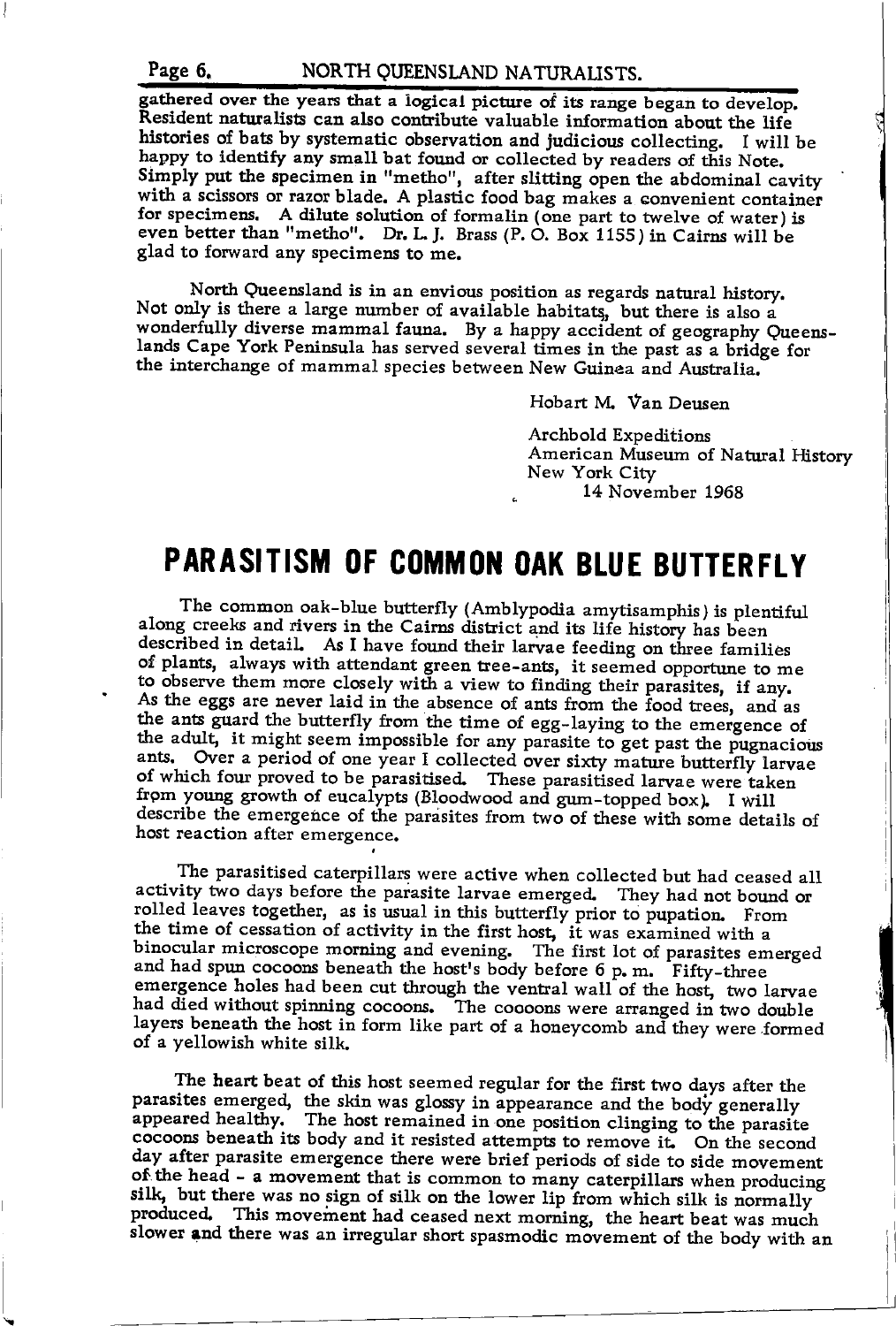infrequent opening and closing of the mandibles. On the fourth day, the host body showed signs of shrinking, it still moved slightly when touched, the mandibles moved slightly, and it still clung firmly to the parasite cocoons. Heart beat was still perceptible in the evening and there was a slight flow of light brown fluid from the mouth. On the morning of the fifth day, heart beat was slight with no sign of outer body movement, and the caterpillar was dead before  $5$  p. m

The second caterpillar's parasites emerged early one evening and I saw m<br>of these emerge and, almost immediately, commence spinning cocoons. All<br>had omeaned in but almost immediately, commence spinning cocoons. The second caterpillar's parasites emerged early one evening and I saw most had emerged in about an hour and had spun cocoons by early morning - a total of 57 cocoons and a few dead larvae. The reactions of this host were much the same as the first case, but it lived only three days after emergence. This and the third parasitised caterpillar were examined by microscope in the same detail as the first

The third host had been resting on a leaf with its back towards the bottom of the jar and, when first examined with the microscope, the parasites could be seen boring through the back from within the host's body. 'This was totally different from the previous cases and I replaced the calerpillar back upwards in the jar before leaving for the day. By 5 p. m. that day, four parasites had emerged and others were cutting their way out, all through the ventral wall. I killed the caterpillar and opened its body, in which there were still 79 live parasite larvae and a few dead.

their hosts. They were small black wasps of the genus Apanteles of the sub--The parasites emerged from their cocoons in 8-9 days after emergence from family Microgasterinae, and were about the size of a very small mosquito. Sex ratio was about 3 females to one male, and, where I was able to observe, mating took place within 24 hours of emergence.

N. C. Coleman

### FINGER CHERRY POISONING - FRUIT OR FUNGUS?

-0-0-

M. W. Jarvis

(Contribution from Australian Defence Scientific Service, Department of Supply, Defence Standards Laboratories, Maribyrnong, Victoria )

and "Cooktown Loquat" and botanically (1) as Rhodomyrtus macrocarpa Benth. This plant bears fruit which are of cylindrical shape,  $\frac{3}{4}$  to  $1\frac{1}{4}$  inches in length and which are an attractive cherry-red colour when ripe. - New Guinea, perhaps the most notorious member being a shrub or small tree The family Myrtaceae is very widely distributed fhroughout Australia and growing extensively in Northern Queensland, known locally as "Finger Cherry"

It has been reported on numerous occasions(2-9) that humans and animals who have eaten the fruit have suffered to varying degrees of severity with sickness, paralysis, permaaent blindness and even death. It is an unusual feature of this plant's toxicity that damage which is both sudden and permanent is done to the optic nerve, resulting in its atrophy. That there is a definite association between consumption of the fruit of  $R$ . macrocarpa and these effects is beyond reasonable doubt; questions as to the nature of the toxic principle and its action still remain unanswered. However, this is not all that is extraordinary or inex-<br>plicable about this plants effects. Some reports (5, 6) have claimed that the unripe